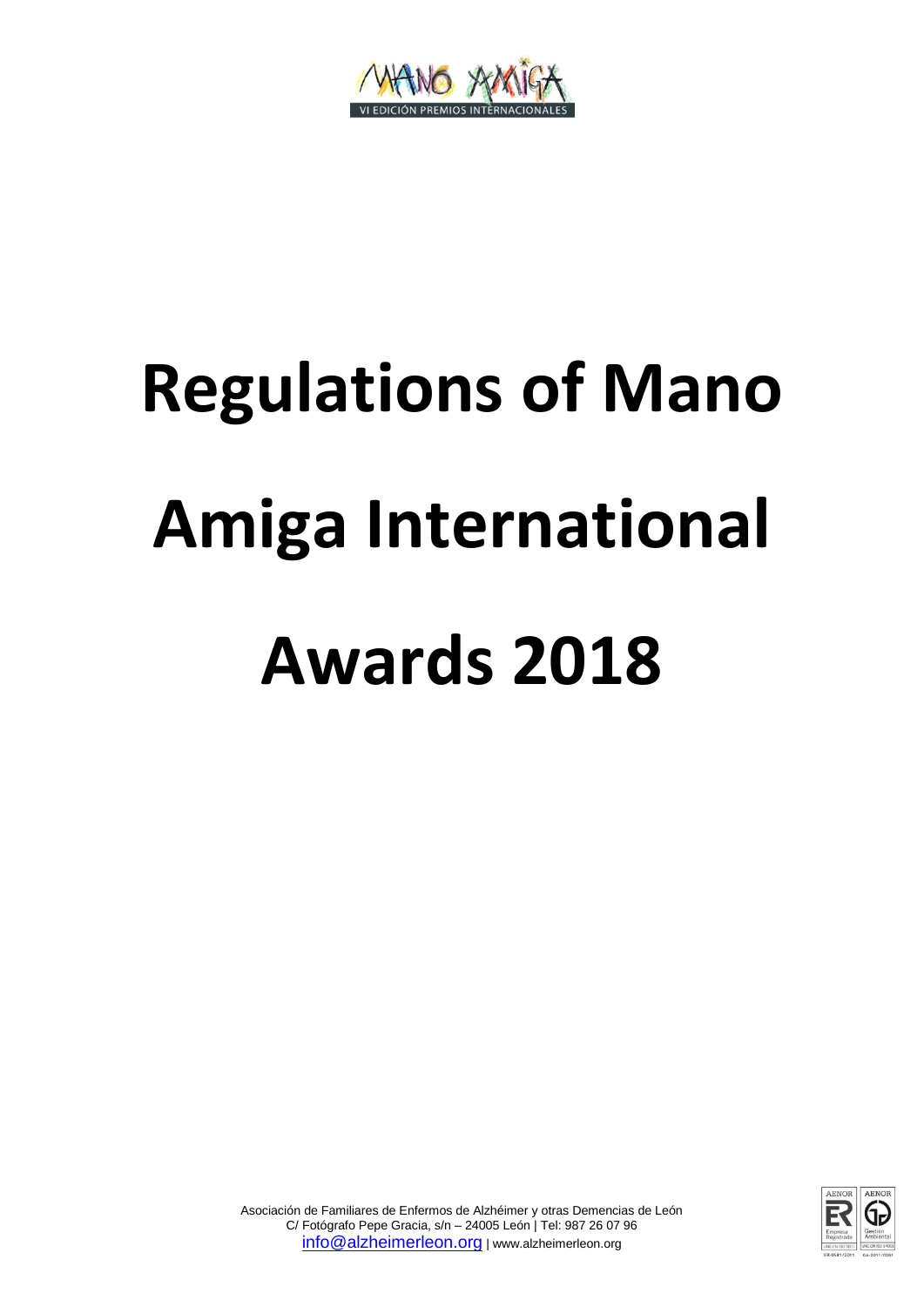

In 2011, to mark the twentieth anniversary of the Association, Alzheimer León creates Mano Amiga International Awards in order to recognize and encourage the work of individuals, organizations, institutions and groups, both public and private, regardless of its scope, that contribute to fighting the disease and improved quality of life of patients and their families. The prizes are awarded in three categories: individual, institutional and named anonymous.

Alzheimer Leon has entrusted the direction and management of the Mano Amiga International Awards to the Foundation A Tomorrow without Alzheimer to fulfill its purpose: to publicize the disease, disseminate and raise awareness; boosting the role of inspiring people and institutions that promote and support the search for effective solutions to Alzheimer's, developing innovative research models and assistance programs that improve the quality of life of patients.

Also, continuing with the support for research, the Foundation, bringing the efforts of the sponsors, will support an initiative or research project through an economic endowment.

# **1. Purpose of the regulation**

The purpose of this regulation is to establish the principles and the general rules of establishment and operation of the jury for Mano Amiga International Awards in this  $6<sup>th</sup>$ edition in 2018.

# **2. Award categories**

- *Mano Amiga Award in the category of Institution:* **This recognizes the work of an** institution, entity or group for their actions, and work experience in the fight against Alzheimer's disease.
- **-** *Mano Amiga Award in the category of Individual***:** This recognizes the work undertaken by professionals in the fields of research, joint studies and development on behalf of people affected by Alzheimer's disease.
- **-** *Mano Amiga Award in the category of Individual Recognition from the general*  **public:** This recognizes the work undertaken and commitment made anonymously by individuals and groups on behalf of people affected by Alzheimer's disease.

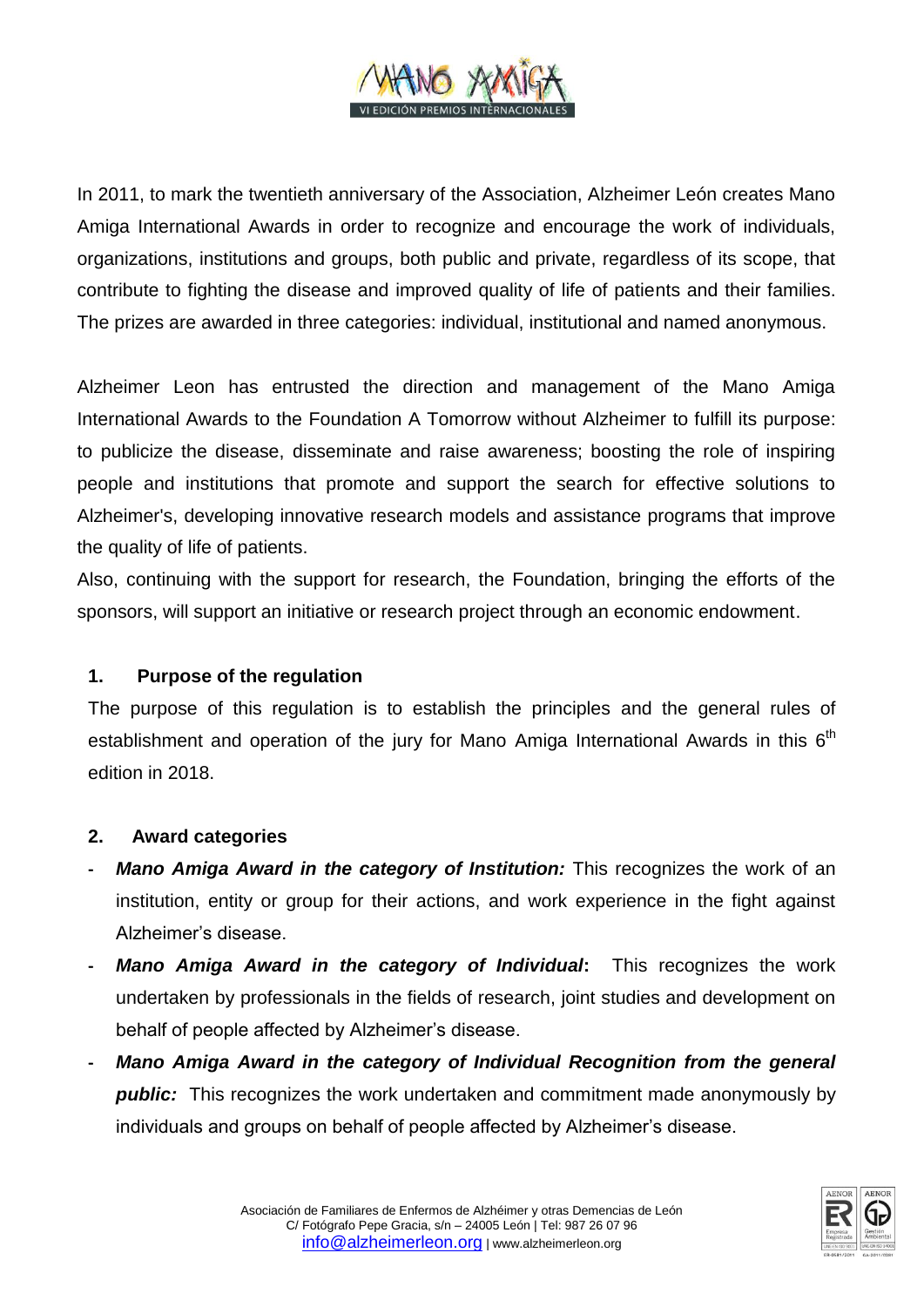

# **3. Awards**

The Awards given will be three artworks, one per category, by Luis Garcia Zurdo, who is a painter and also a stained glass artist and whose works are meaningful and endowed with great artistic value. These works recognize and highlight the important work of the winners in the field of Alzheimer's disease.

### **4. Call for Applications**

Can present candidates for the different categories of Mano Amiga International Awards all legally constituted entities, companies, associations and institutions.

The nominations must conclusively prove its merits. There will be no admission for those candidates who violate any of the requirements of this regulation concretized in paragraphs number two and four. Neither will be allowed to propose candidates for Mano Amiga International Award:

- **-** A posthumous title
- **-** A politician in active
- **-** Members of the jury
- **-** Those who have been members of the jury of Mano Amiga International Awards during the three previous years.

Nominations must be submitted by completing the application form motivating, in each nomination submitted, merits and the reasons why it can be considered worthy of International Mano Amiga Awards.

In any case, for the proposal of candidacy, you can attach documents to certify merits and to provide relevant data and supplementary information.

The maximum number of candidacies which a person or entity may present is three.

The documentation submitted will not be returned nor will remain correspondence about it.

# **5. Deadlines and styles of presenting candidacies**

- **-** The application forms may be obtained:
	- At Foundation headquarter (in physical format)
	- At the website of the Mano Amiga International Awards:[www.premiosmanoamiga.es](http://www.premiosmanoamiga.es/)
	- A request by e-mail [info@premiosmanoamiga.es](mailto:info@premiosmanoamiga.es)